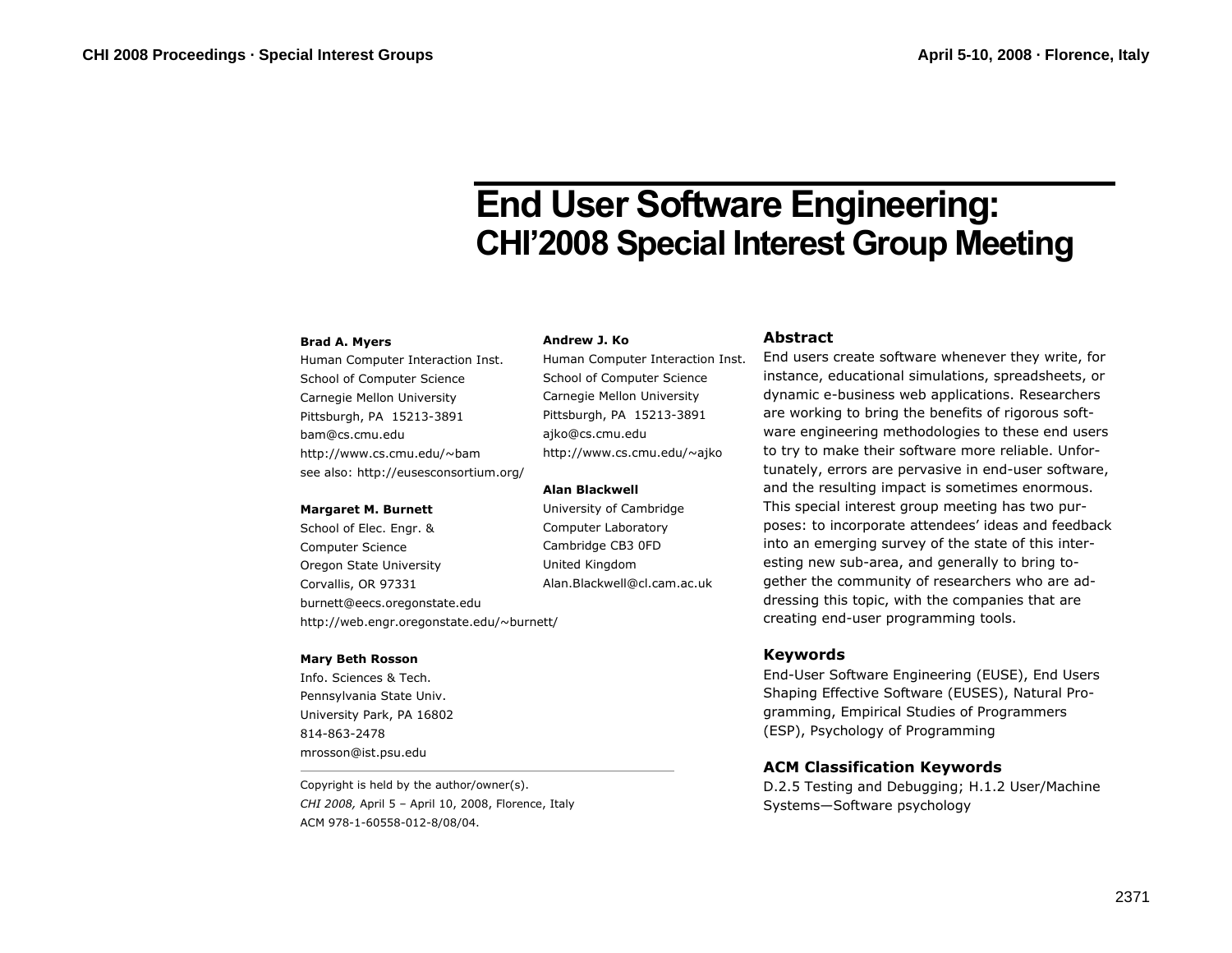

**Figure 1**: Estimates for the number of people in the US in 2006 who use computers at work, who use spreadsheets at work, who describe themselves as programmers, and who say they are professional programmers [20].

## **Introduction**

One way to define "programming" is as the process of transforming a mental plan of desired actions for a computer into a representation that can be understood by the computer [9]. Expressed this way, it seems obvious that the study of humans and programming should be a topic of HCI. Indeed, this area of study has a long history, and has appeared under many names, including "Software Psychology" [21], "Psychology of Programming" [6, 8] and "Empirical Studies of Programming" (ESP).

We define "end-user programmers" (EUP) as people who write programs, but *not* as their primary job function — they write programs in support of achieving their main goal, which is something else, such as accounting, designing a web page, doing office work, scientific research, entertainment, etc. End-user programmers generally use special-purpose languages such as spreadsheet languages or web authoring scripts, but some EUPs, such as chemists or other scientists, may learn to use "regular" programming languages such as C or Java to achieve their programming goals.

Two NSF workshops determined that end-user software is in need of serious attention [3]. The reasons are compelling. Our research shows that while there are about 3 million professional programmers in the United States, over 12 million people say they do programming at work, and over 12 million people use spreadsheets and databases, and thus may also be considered to be doing programming [20] (see Figure 1). The NSF reports that there are about 6 million scientists and engineers in the US, most of whom program as part of their jobs [16]. Unfortunately, however, errors are pervasive in software created by end users. When the software that end users create is not dependable, there can be serious consequences for the people whose re tirement funds, credit histories, e-business revenues,<br>and even health and safety rely on decisions made<br>based on that software. For example, a Texas oil firm<br>lost millions of dollars in an acquisition deal through<br>spreads

User Development, http://giove.cnuce.cnr.it/eud net.htm) have produced a number of promising results<br>in this area (see, e.g., [24]). Special Interest Group<br>meetings at CHI'2004 [13], CHI'2005 [14], and<br>CHI'2007 [15], and the WEUSE series of workshops at<br>ICSE'2005 [7], C searchers and companies interested in this topic. In<br>addition, a Dagstuhl meeting was held in February,<br>2007, at which about 50 researchers in the areas of<br>HCI, programming languages, and software engineering<br>spent a week

ested in allowing users to create more correct software.<br>The meeting will solicit attendees' inputs and feedback<br>on an emerging survey that aims to capture the current<br>state of this active new sub-area. We especially want ment processes.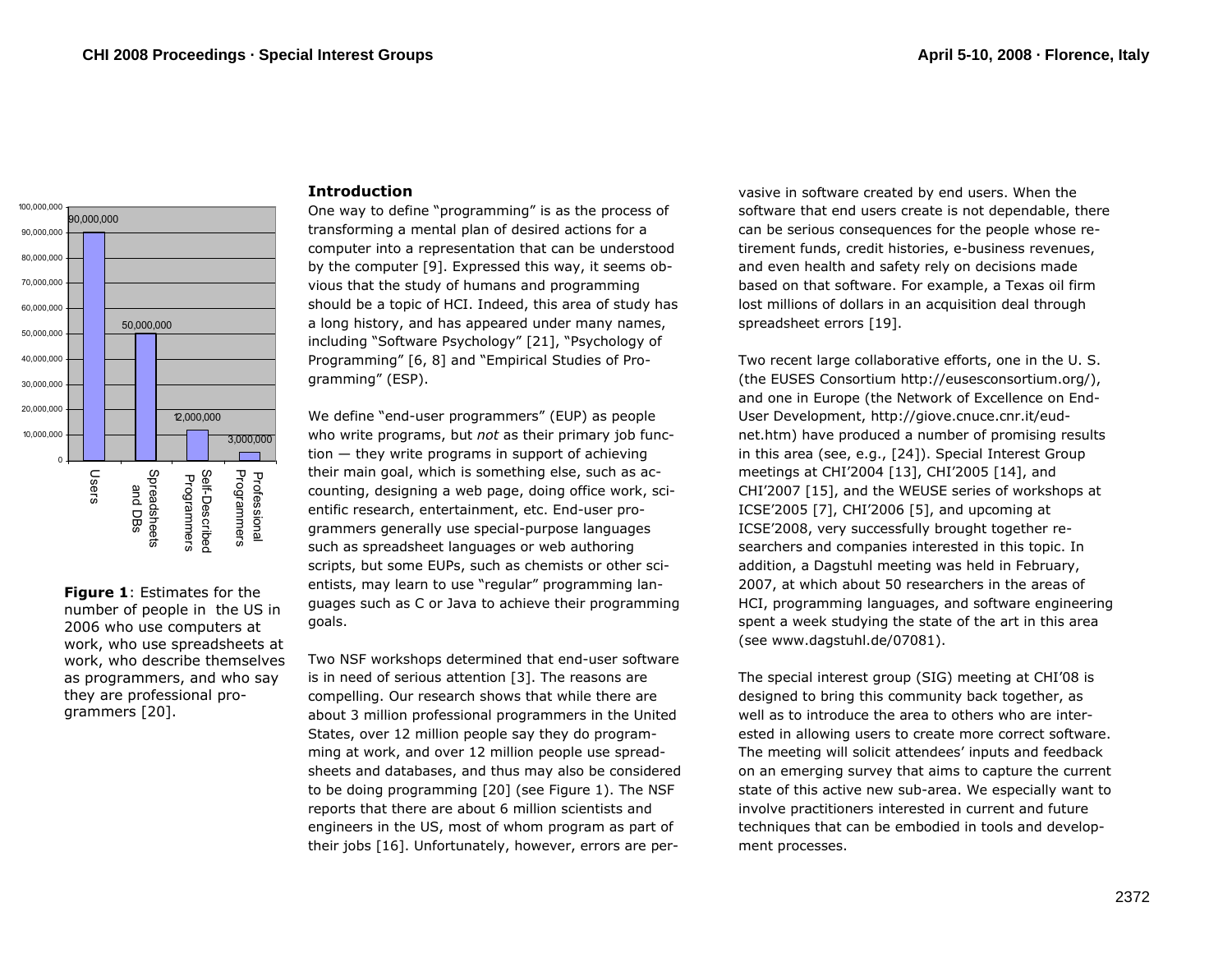

**Figure 2:** The Whyline for Java [10], showing a user asking about a black rectangle that was supposed to be blue (top), and the answer visualization (bottom).

## **Examples of Current Work**

A few End-User Software Engineering (EUSE) projects, some of which have been presented at CHI, are already successful. Here are just a few examples.

The "Natural Programming" project at Carnegie Mellon University has been working for more than 10 years to make programming more "natural", or closer to the way people think. Many studies were performed (e.g.,  $[11, 12, 17]$ , and new programming languages  $[18]$ and environments were created. For example, Figure 2 shows a new technique for debugging which lets users ask about program output [10].

The "End-User Software Engineering" project at Oregon State University aims to improve the reliability of software produced by end-user programmers in general, and by spreadsheet users in particular. Some results have included "What You See Is What You Test" (WYSIWYT) integrated with fault localization (Figure 3) [4], semi-automated detection of erroneous combinations of units in spreadsheets (Figure 4) [1], and new methods for involving end users in the "debugging" of machine-learned programs [22]. The work emphasizes research on how to engage users in end-user software engineering practices without detrimentally interrupting their problem-solving efforts.

The Gender HCI Project [2], a collaboration of Oregon State University and Drexel University, has the goal to support both males' and females' problem solving, especially in end-user software development tasks. Our results show that females are less willing than males to try out and adopt software features that support testing and dataflow-oriented debugging, and further that male and female end-user programmers use different strategies when debugging [23].

## **Acknowledgements**

The authors are supported in part by the National Science Foundation as part of the EUSES Consortium under NSF grants ITR CCR-0324770, CCR-0325273, and CCR-0324844. Any opinions, findings, and conclusions or recommendations expressed in this material are those of the authors and do not necessarily reflect those of the National Science Foundation.

## **References**

[1] Abraham, R. and Erwig, M. "Header and unit inference for spreadsheets through spatial analyses," in *IEEE Symposium on Visual Languages and Human-Centric Computing (VL/HCC).* Sept. 27-30, 2004. pp. 165-172.

[2] Beckwith, L., Burnett, M., Grigoreanu, V., and Wiedenbeck, S., "Gender HCI: What about the software*.*" *Computer*, Nov, 2006. **39**(11): pp. 97-101.

[3] Boehm, B. and Basili, V., "Gaining intellectual control of software development*.*" *Computer*, May, 2000. **33**(5): pp. 27-33.

[4] Burnett, M., Cook, C., and Rothermel, G., "End-User Software Engineering*.*" *CACM*, Sept, 2004. **47**(9): pp. 53-58.

[5] Burnett, M.M., Myers, B., Rosson, M.B., and Wiedenbeck, S. "The Next Step: From End-User Programming to End-User Software Engineering (WEUSE II)," in *Extended Abstracts, CHI'2006.* April 22-27, 2006. Montreal, Canada: pp. 1699-1702.

[6] Curtis, B., "Fifteen Years of Psychology in Software Engineering: Individual Differences and Cognitive Science," in *Proceedings of the 7th International Conference on Software Engineering*, 1984, IEEE Computer Society Press. pp. 97-106.